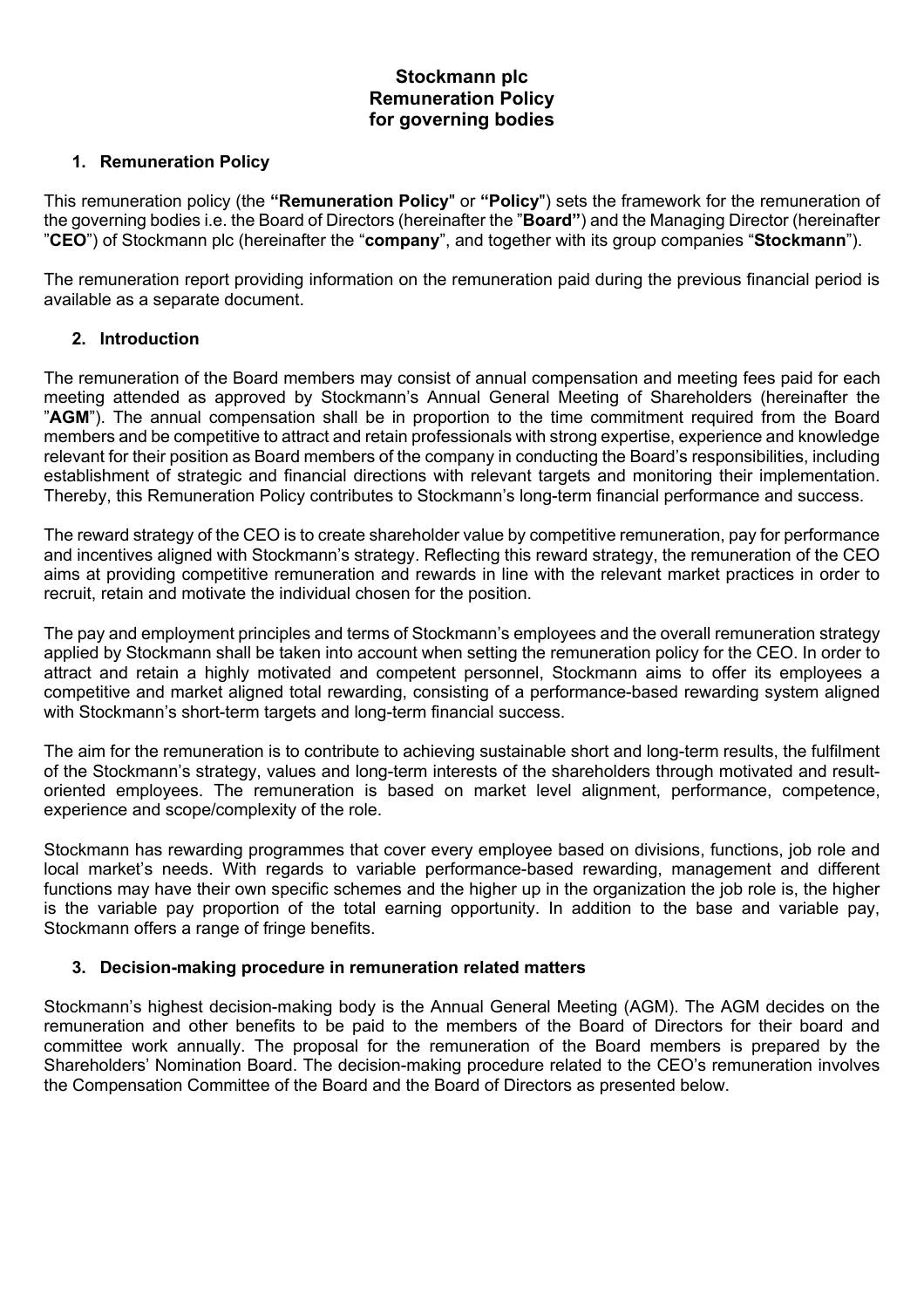

Decision-making in share-based remuneration: The Board decides on share-based incentive schemes for the CEO within the limits of the Remuneration Policy. The actual delivery or issuance of shares to the CEO under a share-based incentive scheme is either based on a decision of the AGM or an authorization granted by the AGM to the Board. The issuance of special rights entitling to shares of the company such as stock option rights correspondingly either requires an AGM decision or an authorization granted by the AGM to the Board.

Measures for the prevention and management of conflicts of interest: The decision-making procedure in remuneration related matters follow principles aimed at ensuring the prevention and the management of conflicts of interest. The underlying principle is that the corporate body which appoints the respective corporate body also decides on its remuneration. The majority of the members of the Compensation Committee shall be independent of the Company. As regards the remuneration of the Board of Directors, the Chairman of the Board of Directors, who acts as an expert member of the Shareholders' Nomination Board, does not take part in the preparation of or decision-making in matters in the Shareholders' Nomination Board which concern Board remuneration. The company complies with its Code of Conduct, the Finnish Companies Act, other applicable laws and regulations as well as the Finnish Corporate Governance Code adopted by the Securities Market Association which stipulate governance procedures and rules for the avoidance of conflicts of interest. The decision-making process described above aims at guaranteeing that the decisions are fair and unbiased.

#### **4. Remuneration of the Board**

The proposal for the remuneration of the Board members to AGM is prepared by the Shareholders' Nomination Board and AGM decides on the remuneration payable to Board members. Subject to as in each case decided by the AGM, the remuneration of the Board members may consist of annual compensation and meeting fees paid for each meeting attended. The annual fee may either solely comprise a cash payment or may be split into a component paid in shares of Stockmann and in cash. The shares may be subject to a transfer restriction as decided by the AGM.

Additional or higher compensation may be paid to Board members based on various grounds, such as (but not limited to) the role as the Chairman or Vice Chairman of the Board or as the Chairman, Vice Chairman or as a member of a Committee established by the Board, or specific tasks designated to individual Board members, or the geographical location of the meeting. Traveling expenses of the Board members are compensated in accordance with Stockmann's policy.

The Board members shall not participate in Stockmann's incentive or share option schemes directed to key personnel in order to safeguard the Board members' independence in the performance of their duties.

#### **5. Remuneration of the CEO**

The Board of Directors decides on the CEO's salary and other benefits on the basis of proposals by the Compensation Committee. The remuneration of the CEO consists of a fixed salary which includes fringe benefits, as well as a performance-based incentives which may include short-term and long-term targets.

The criteria for the remuneration of the CEO are reviewed and the results of such reviews are regularly reported to the Compensation Committee and the Board. The reviews aim to follow the impact of the remuneration criteria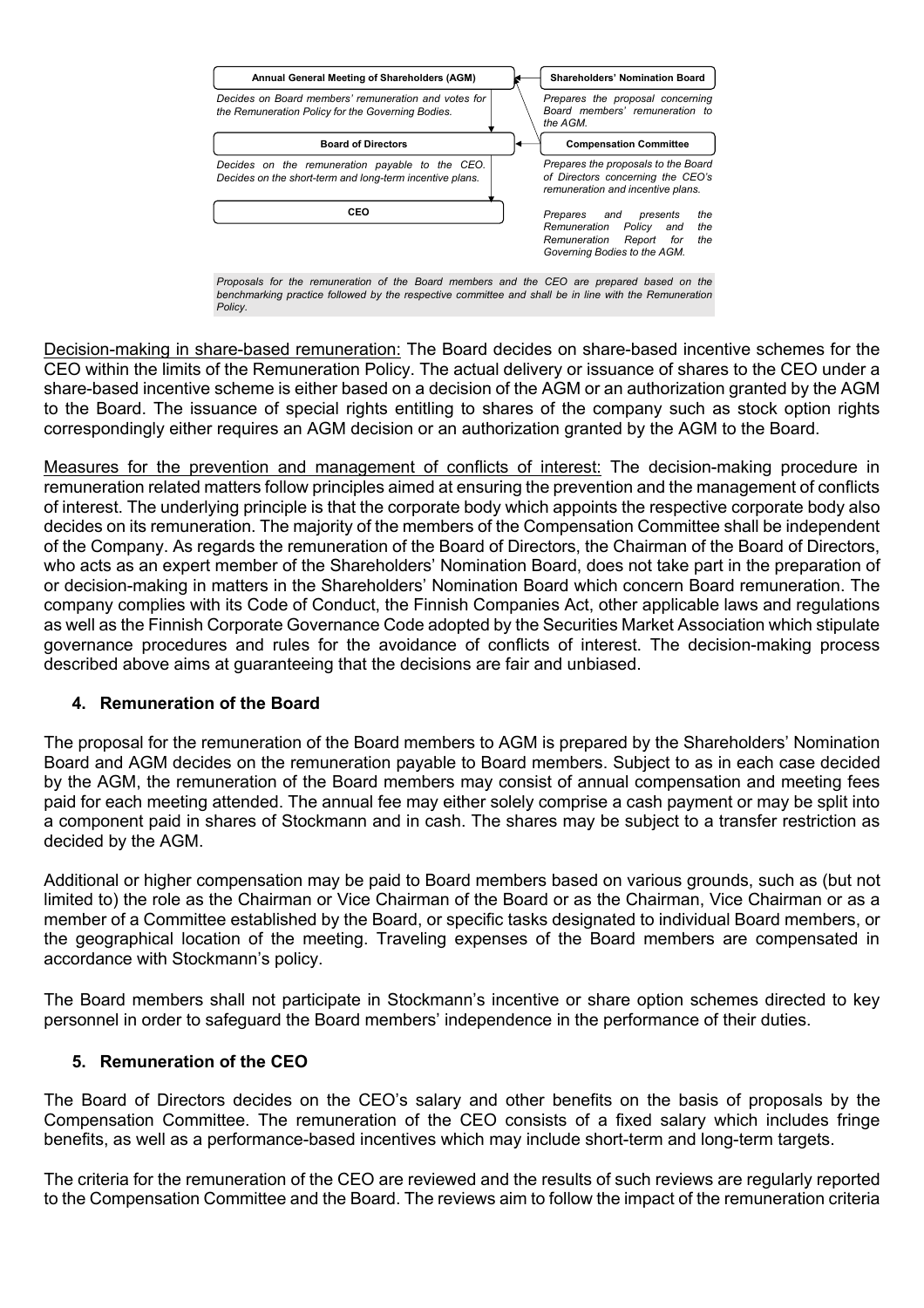on promoting Stockmann's long-term financial success. The key elements of the CEO's remuneration and their link to Stockmann's strategy and long-term financial performance are described in the table below.

| Remuneration<br>element                       | <b>Purpose and link</b><br>to strategy                                                                                                                                                                                                                            | <b>Opportunity and principles</b>                                                                                                                                                                                                                                                                                                                                                                                                                                                                                                                                                                                                                                                                                                                                                                                                                                                                                                                                                                                                                                                                                                                          |
|-----------------------------------------------|-------------------------------------------------------------------------------------------------------------------------------------------------------------------------------------------------------------------------------------------------------------------|------------------------------------------------------------------------------------------------------------------------------------------------------------------------------------------------------------------------------------------------------------------------------------------------------------------------------------------------------------------------------------------------------------------------------------------------------------------------------------------------------------------------------------------------------------------------------------------------------------------------------------------------------------------------------------------------------------------------------------------------------------------------------------------------------------------------------------------------------------------------------------------------------------------------------------------------------------------------------------------------------------------------------------------------------------------------------------------------------------------------------------------------------------|
| base<br>Annual<br>salary                      | Provides<br>a<br>competitive<br>level<br>οf<br>fixed<br>remuneration.                                                                                                                                                                                             | The fixed annual base salary is defined as a gross salary and reviewed<br>annually, as part of the review of the CEO's total compensation.                                                                                                                                                                                                                                                                                                                                                                                                                                                                                                                                                                                                                                                                                                                                                                                                                                                                                                                                                                                                                 |
| Fringe benefits                               | Provides benefits<br>for the position in<br>with<br>line<br>local<br>market practices.                                                                                                                                                                            | The CEO is entitled to fringe benefits following the applicable<br>Stockmann policy as may be amended from time to time and in line<br>with local market practices. Such benefits may include, but are not<br>limited to, a company car and a mobile phone benefit. The CEO may<br>be entitled to potential additional insurance such as but not limited to<br>travel and medical expenses insurance.                                                                                                                                                                                                                                                                                                                                                                                                                                                                                                                                                                                                                                                                                                                                                      |
| Short-term<br>incentives<br>("STI")           | <b>Rewards</b><br>for<br>performance<br>within a year<br>or<br>other<br>period<br>0f<br>determined<br>time<br>by the<br>Board,<br>based<br>on<br>achievement<br>of<br>company's short-<br>term<br>financial<br>targets to promote<br>the<br>company's<br>success. | The weightings and the target levels for the selected performance<br>measures applicable to the STI of the CEO are set annually by the<br>Board to ensure they are relevant to the position, take into account the<br>most up-to-date business plan and continue to support Stockmann's<br>business strategy. The targets may consist but are not limited to of a<br>mix of financial metrics mainly on Group level as well as e.g.<br>operational, safety and sustainability related metrics, key development<br>projects and other targets deemed relevant by the Board. The Board<br>reviews the STI performance annually and determines the extent to<br>which each of the targets have been achieved, to determine the final<br>pay-out level.<br>The CEO's STI earning opportunity is set on a market-competitive<br>level and may be up to 60% of the annual base salary.                                                                                                                                                                                                                                                                           |
| Long-term<br>incentives                       | Incentivizes<br>and<br>rewards over<br>a<br>longer period<br>of                                                                                                                                                                                                   | The Board may establish and maintain LTI plans in the company in<br>which the CEO is eligible to participate.                                                                                                                                                                                                                                                                                                                                                                                                                                                                                                                                                                                                                                                                                                                                                                                                                                                                                                                                                                                                                                              |
| ("LTI")<br>and<br>share-based<br>remuneration | time for sustained<br>performance<br>and<br>sustainable<br>growth and aligns<br>the interests of the<br>CEO<br>the<br>with<br>shareholders.                                                                                                                       | The structure, performance measures and performance target levels<br>of LTI plans in which the CEO is eligible to participate are determined<br>by the Board and may vary by plan. The LTI plans may include one or<br>several plan structures such as, but not limited to, performance share<br>plan structures, structures requiring the CEO's own investment in the<br>company's shares and other structures. The LTI plan period shall be<br>no less than three years unless otherwise decided by the Board. The<br>LTI performance criteria may include, but is not limited to, measures<br>linked to Group level long-term financial success and strategic<br>priorities, performance against competitors, relative or absolute<br>shareholder return and shareholder value creation, and other<br>performance measures. The Board reviews the LTI performance at<br>least annually and determines the extent to which each of the targets<br>have been achieved and determines the final pay-out level. The LTI<br>rewards may be settled in shares of Stockmann, cash or both.<br>The CEO's LTI earning opportunity is set on a market-competitive |
|                                               |                                                                                                                                                                                                                                                                   | level and may not exceed, at grant, 120% of the annual base salary.                                                                                                                                                                                                                                                                                                                                                                                                                                                                                                                                                                                                                                                                                                                                                                                                                                                                                                                                                                                                                                                                                        |
| Pension                                       | Rewards<br>sustained<br>contribution.                                                                                                                                                                                                                             | The CEO's pension accumulates, and the retirement age is<br>determined in accordance with Finnish employment pension<br>legislation. The pension will accrue on the basis of the Employees'<br>Pensions Act. A separate additional voluntary pension is not paid.                                                                                                                                                                                                                                                                                                                                                                                                                                                                                                                                                                                                                                                                                                                                                                                                                                                                                          |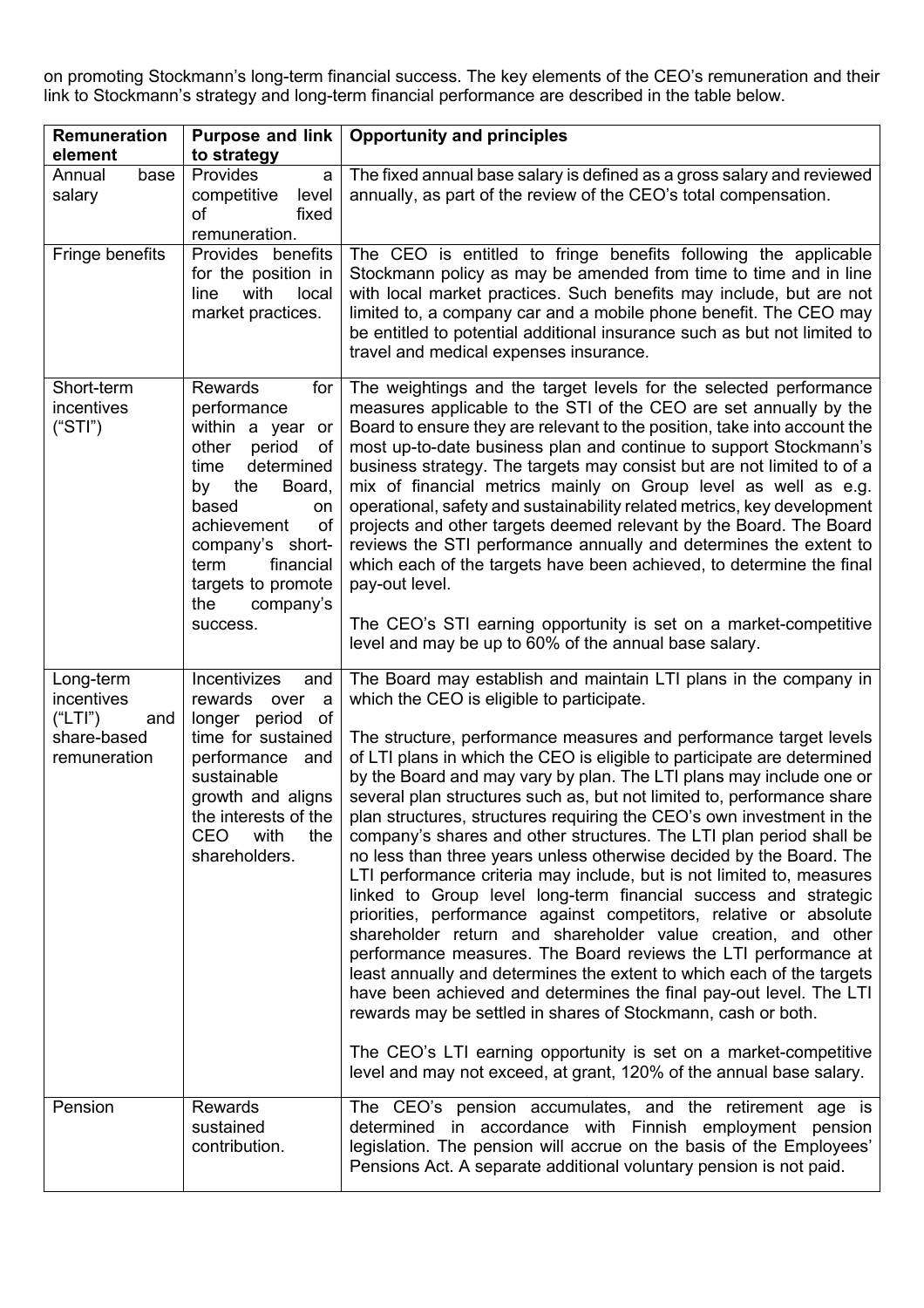| Shareholding<br>requirement                                  | Encourages<br>to<br>accumulate<br>shareholding<br>in<br>the company and<br>aligns the interests<br>of the CEO with<br>the shareholders.                                                                                                                                                                                                                                      | The CEO may be expected to accumulate and, once achieved, to<br>maintain a specific minimum shareholding in the company as<br>determined by the Board. The terms and conditions of the possible LTI<br>plans may include provisions based on which the CEO is expected to<br>retain in his/her ownership a specific minimum proportion of the share<br>rewards received under the LTI plans until the required shareholding<br>level has been achieved.                                                             |
|--------------------------------------------------------------|------------------------------------------------------------------------------------------------------------------------------------------------------------------------------------------------------------------------------------------------------------------------------------------------------------------------------------------------------------------------------|---------------------------------------------------------------------------------------------------------------------------------------------------------------------------------------------------------------------------------------------------------------------------------------------------------------------------------------------------------------------------------------------------------------------------------------------------------------------------------------------------------------------|
| Service<br>contracts<br>and<br>loss of<br>office<br>payments | <b>Ensures</b><br>contractual terms<br>are followed.                                                                                                                                                                                                                                                                                                                         | The CEO agreement is approved by the Board. Its terms specify the<br>remuneration elements as well as the payments upon termination of<br>service. The contract is typically valid until further notice, but it may be<br>in force for a certain fixed period of time as well.                                                                                                                                                                                                                                      |
|                                                              |                                                                                                                                                                                                                                                                                                                                                                              | The CEO's period of notice is six months, for both the company and<br>the CEO, unless otherwise determined in the CEO agreement. During<br>the notice period, the CEO is entitled to normal salary payments.<br>Severance pay for the CEO may be agreed to a total maximum of 9<br>months' base salary in addition to the six months' salary paid for the<br>notice period upon the termination of the CEO's service by the<br>company, unless otherwise determined in the CEO agreement.                           |
|                                                              |                                                                                                                                                                                                                                                                                                                                                                              | The treatment of STI and LTI awards shall depend on the<br>circumstances of the CEO's departure. For retirement and involuntary<br>termination by the company without cause, the CEO may be entitled<br>to the STI and LTI rewards or a portion thereof as determined by the<br>Board based on the rules of the respective incentive scheme. If the<br>CEO terminates his/her contract at his/her own initiative, the unvested<br>rewards are as a main rule forfeited unless otherwise determined by<br>the Board. |
| Withholding and<br>clawback<br>οf<br>rewards                 | Ensures pay<br>for<br>performance.                                                                                                                                                                                                                                                                                                                                           | The STI and LTI plan rules may allow the Board to withhold or reject<br>the payment of unvested rewards in exceptional or substantially<br>changed circumstances.                                                                                                                                                                                                                                                                                                                                                   |
|                                                              |                                                                                                                                                                                                                                                                                                                                                                              | The Board may, in addition, on certain grounds referring to exceptional<br>gross misconduct recover a reward already paid.                                                                                                                                                                                                                                                                                                                                                                                          |
| Previously<br>agreed<br>or<br>granted awards                 | The Board reserves the right to make remuneration payments and/or payments for loss of<br>office (including exercising any discretions available to it in connection with such payments)<br>to the CEO in accordance with terms of payment agreed prior to the presentation of this<br>Policy to the AGM although such terms of payment may not be in line with this Policy. |                                                                                                                                                                                                                                                                                                                                                                                                                                                                                                                     |

# **6. Deviation from this Policy**

If the continued adherence to the Policy would in the opinion of the Shareholders' Nomination Board (with respect to Board remuneration) or the Board (with respect to CEO remuneration), after careful consideration, not be appropriate or well-grounded anymore in the following circumstances and on the following grounds, the company may temporarily deviate from this Policy. In the assessment of its long-term interests the company may among other aspects take into account its long-term financial success and performance, its competitiveness, safeguarding the undisturbed continuation of its business and the undisturbed implementation of its business strategy and financial targets and/or the development of the shareholder value.

Among the grounds for deviating from this Policy may be (provided that the ground occurs after this Policy was presented to the AGM) a **structural change** (change in Stockmann's corporate, group, business or organizational structure or a material change in the company's ownership structure), a **personnel change** (such as changes in the Board or in the top management of Stockmann or need to recruit a CEO or deputy to the CEO), other **exceptional or unexpected event** or change or materially changed circumstances in Stockmann or in its business or operating environment or a material change in Stockmann's **strategy or business plan**, **financial position** or outlook, **regulatory** or judicial changes, changes in governmental or administrative orders